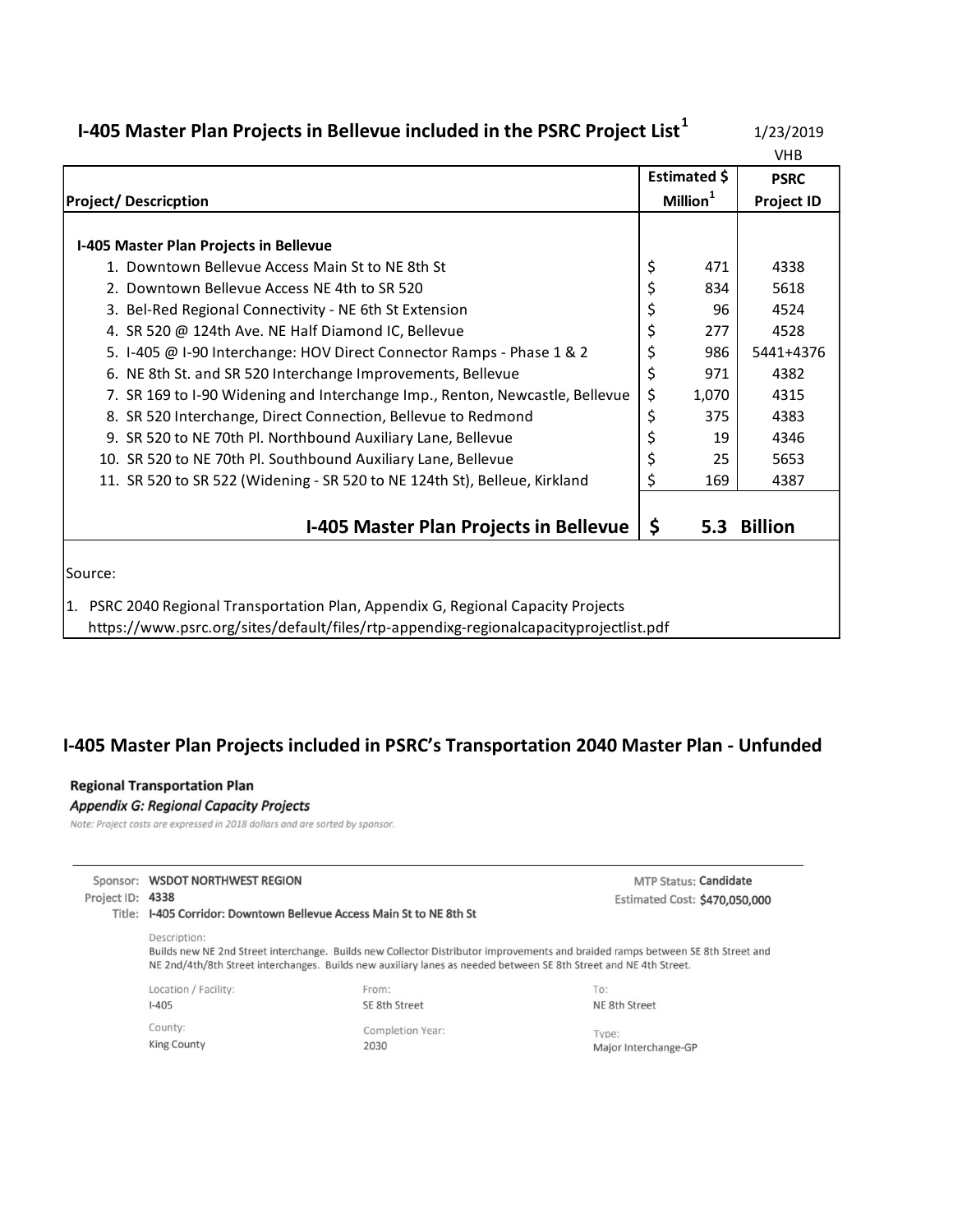# **I-405 Master Plan Projects included in PSRC's Transportation 2040 Master Plan - Unfunded**

| Project ID: 5618  | Sponsor: WSDOT NORTHWEST REGION                                                                                                                                                                                                            | Title: I-405 Corridor: Downtown Bellevue Access NE 4th to SR 520                                                    | MTP Status: Candidate<br>Estimated Cost: \$833,700,000                                                                                                                                                                                                                                                                                                                                                                                                                                                                                   |  |
|-------------------|--------------------------------------------------------------------------------------------------------------------------------------------------------------------------------------------------------------------------------------------|---------------------------------------------------------------------------------------------------------------------|------------------------------------------------------------------------------------------------------------------------------------------------------------------------------------------------------------------------------------------------------------------------------------------------------------------------------------------------------------------------------------------------------------------------------------------------------------------------------------------------------------------------------------------|--|
|                   | Description:<br>Downtown Bellevue Access Improvements Builds new SB Braided Ramps from 520 to NE 10th St. WB 520 to SB 405 flyover ramp and<br>improvements to WB 520. Builds new auxiliary lanes as needed between NE 4th St. and SR 520. |                                                                                                                     |                                                                                                                                                                                                                                                                                                                                                                                                                                                                                                                                          |  |
|                   | Location / Facility:                                                                                                                                                                                                                       | From:                                                                                                               | To:                                                                                                                                                                                                                                                                                                                                                                                                                                                                                                                                      |  |
|                   | $I-405$                                                                                                                                                                                                                                    | NE <sub>4th</sub>                                                                                                   | <b>SR 520</b>                                                                                                                                                                                                                                                                                                                                                                                                                                                                                                                            |  |
|                   | County:                                                                                                                                                                                                                                    | <b>Completion Year:</b>                                                                                             | Type:                                                                                                                                                                                                                                                                                                                                                                                                                                                                                                                                    |  |
|                   | <b>King County</b>                                                                                                                                                                                                                         | 2040                                                                                                                | Major Interchange-GP                                                                                                                                                                                                                                                                                                                                                                                                                                                                                                                     |  |
| Sponsor: BELLEVUE |                                                                                                                                                                                                                                            |                                                                                                                     | <b>MTP Status: Candidate</b>                                                                                                                                                                                                                                                                                                                                                                                                                                                                                                             |  |
| Project ID: 4524  |                                                                                                                                                                                                                                            |                                                                                                                     | Estimated Cost: \$95,850,000                                                                                                                                                                                                                                                                                                                                                                                                                                                                                                             |  |
|                   | Title: Bel-Red Regional Connectivity - NE 6th St Extension                                                                                                                                                                                 |                                                                                                                     |                                                                                                                                                                                                                                                                                                                                                                                                                                                                                                                                          |  |
|                   | Description:                                                                                                                                                                                                                               | and 120th Ave NE. The project will also include street lighting, landscaping, irrigation, storm drainage/detention. | The project will extend the existing NE 6th St transit and carpool ramp, which is accessible to and from Interstate 405 in both<br>directions, eastward from the middle of the freeway. The new road would extend above the northbound lanes of Interstate 405 and<br>116th Ave NE to a new intersection at 120th Ave NE. The facility will be designed to accommodate multiple uses, including HOV,<br>frequent transit, general purpose, and a 14-ft wide non-motorized pathway along the south side of NE 6th St between 112th Ave NE |  |
|                   | Location / Facility:                                                                                                                                                                                                                       | From:                                                                                                               | To:                                                                                                                                                                                                                                                                                                                                                                                                                                                                                                                                      |  |
|                   | <b>NE 6th Street</b>                                                                                                                                                                                                                       | 112th Avenue NE                                                                                                     | 120th Avenue NE                                                                                                                                                                                                                                                                                                                                                                                                                                                                                                                          |  |
|                   | County:<br>Completion Year:<br>Type:                                                                                                                                                                                                       |                                                                                                                     |                                                                                                                                                                                                                                                                                                                                                                                                                                                                                                                                          |  |
|                   |                                                                                                                                                                                                                                            |                                                                                                                     |                                                                                                                                                                                                                                                                                                                                                                                                                                                                                                                                          |  |
|                   | <b>King County</b>                                                                                                                                                                                                                         | 2030                                                                                                                | New Facility-Road                                                                                                                                                                                                                                                                                                                                                                                                                                                                                                                        |  |
| Project ID: 5441  | Sponsor: WSDOT NORTHWEST REGION                                                                                                                                                                                                            | Title: I-405 Corridor: I-405 @ I-90 Interchange: HOV Direct Connector Ramps - Phase 1                               | <b>MTP Status: Candidate</b><br>Estimated Cost: \$637,185,000                                                                                                                                                                                                                                                                                                                                                                                                                                                                            |  |
|                   | Description:                                                                                                                                                                                                                               |                                                                                                                     | Construct HOV direct connector ramps from SB I-405 to EB I-90, WB I-90 to NB I-405, NB I-405 to EB I-90, WB I-90 to SB I-405                                                                                                                                                                                                                                                                                                                                                                                                             |  |
|                   | Location / Facility:                                                                                                                                                                                                                       | From:                                                                                                               | To:                                                                                                                                                                                                                                                                                                                                                                                                                                                                                                                                      |  |
|                   | 1-405 @ 1-90 I/C                                                                                                                                                                                                                           | 1-405 @ I-90 I/C                                                                                                    | I-405 @ SR 522 I/C                                                                                                                                                                                                                                                                                                                                                                                                                                                                                                                       |  |
|                   | County:                                                                                                                                                                                                                                    | Completion Year:                                                                                                    |                                                                                                                                                                                                                                                                                                                                                                                                                                                                                                                                          |  |
|                   | <b>King County</b>                                                                                                                                                                                                                         | 2030                                                                                                                | Type:<br>Major Interchange-HOV                                                                                                                                                                                                                                                                                                                                                                                                                                                                                                           |  |
| Project ID: 4376  | Sponsor: WSDOT NORTHWEST REGION                                                                                                                                                                                                            |                                                                                                                     | MTP Status: Unprogrammed<br>Estimated Cost: \$348,588,000                                                                                                                                                                                                                                                                                                                                                                                                                                                                                |  |
|                   | Description:                                                                                                                                                                                                                               | Title: I-405 Corridor: I-405 @ I-90 Interchange: HOV Direct Connector Ramps - Phase 2                               |                                                                                                                                                                                                                                                                                                                                                                                                                                                                                                                                          |  |
|                   |                                                                                                                                                                                                                                            |                                                                                                                     | Construct HOV direct connector ramps from SB I-405 to WB I-90, EB I-90 to NB I-405, NB I-405 to WB I-90, EB I-90 to SB I-405                                                                                                                                                                                                                                                                                                                                                                                                             |  |
|                   | Location / Facility:                                                                                                                                                                                                                       | From:                                                                                                               | To:                                                                                                                                                                                                                                                                                                                                                                                                                                                                                                                                      |  |
|                   | $I-405$                                                                                                                                                                                                                                    | $I-90$                                                                                                              | $I-90$                                                                                                                                                                                                                                                                                                                                                                                                                                                                                                                                   |  |
|                   | County:<br><b>King County</b>                                                                                                                                                                                                              | <b>Completion Year:</b><br>2040                                                                                     | Type:                                                                                                                                                                                                                                                                                                                                                                                                                                                                                                                                    |  |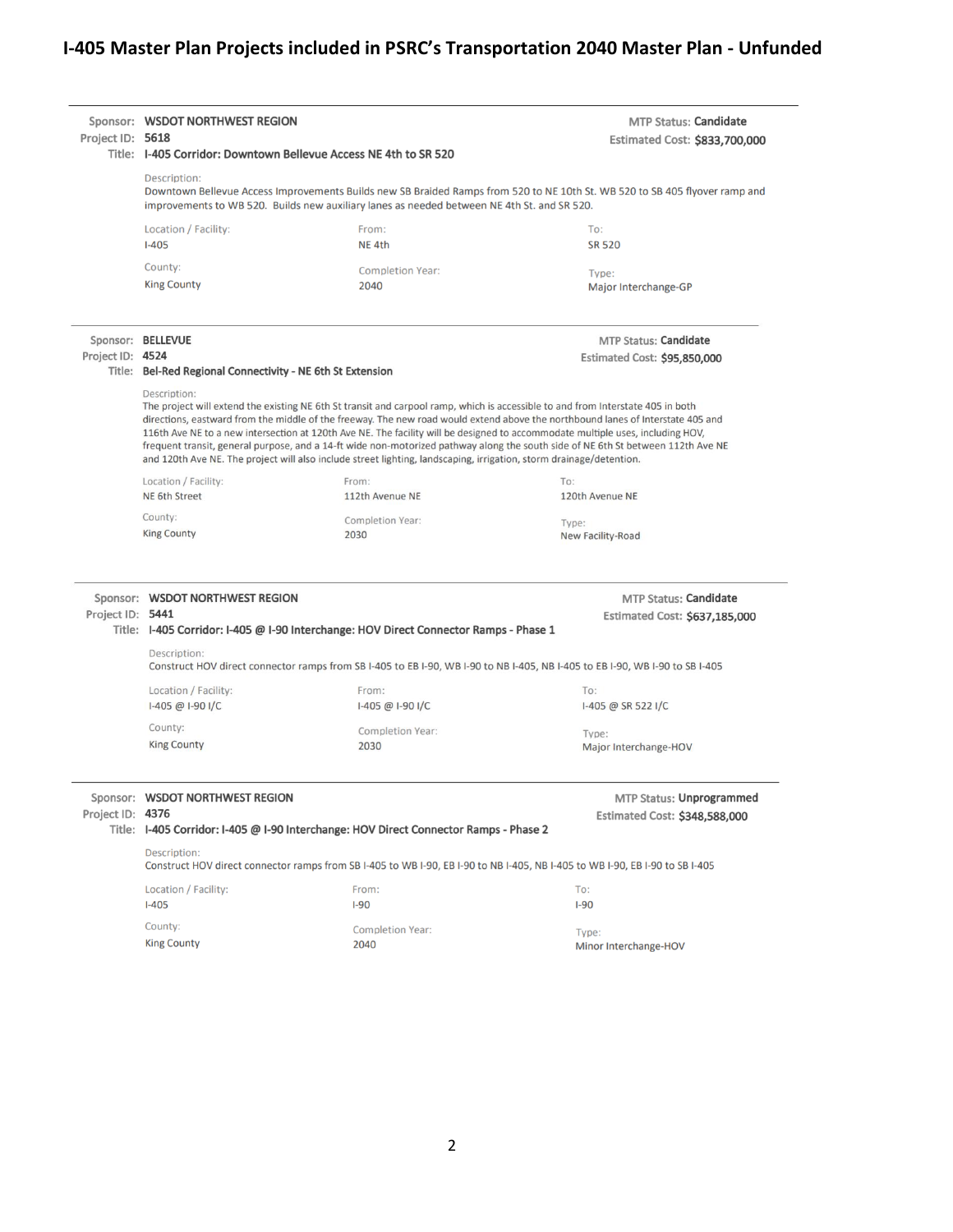# **I-405 Master Plan Projects included in PSRC's Transportation 2040 Master Plan - Unfunded**

| Project ID: 4528 | Sponsor: WSDOT NORTHWEST REGION<br>Title: SR 520 @ 124th Ave. NE Interchange Improvements                                                                                                                                                                                                                                                                                                  |                                                                                                            | MTP Status: Candidate<br>Estimated Cost: \$276,500,000                                                                               |  |
|------------------|--------------------------------------------------------------------------------------------------------------------------------------------------------------------------------------------------------------------------------------------------------------------------------------------------------------------------------------------------------------------------------------------|------------------------------------------------------------------------------------------------------------|--------------------------------------------------------------------------------------------------------------------------------------|--|
|                  | Description:<br>Reconstruct the interchange to provide additional access ramps to and from the east with pedestrian and bicycle improvements.                                                                                                                                                                                                                                              |                                                                                                            |                                                                                                                                      |  |
|                  | Location / Facility:<br><b>SR 520</b>                                                                                                                                                                                                                                                                                                                                                      | From:<br>124th Ave. NE                                                                                     | To:<br>124th Ave. NE                                                                                                                 |  |
|                  | County:<br><b>King County</b>                                                                                                                                                                                                                                                                                                                                                              | Completion Year:<br>2026                                                                                   | Type:<br>Major Interchange-GP                                                                                                        |  |
| Project ID: 4382 | Sponsor: WSDOT NORTHWEST REGION                                                                                                                                                                                                                                                                                                                                                            |                                                                                                            | MTP Status: Unprogrammed<br>Estimated Cost: \$970,803,234                                                                            |  |
|                  | Title: I-405 Corridor: NE 8th St. and SR 520 Interchange Improvements<br>Description:<br>Complete the I-405 Corridor Program Master Plan improvements, including: (a) Reconstruct the NE 8th Street interchange with<br>pedestrian and bicycle improvements; and (b) Reconstruct the SR 520 interchange to include HOV direct connector ramps in the<br>northwest and southwest quadrants. |                                                                                                            |                                                                                                                                      |  |
|                  | Location / Facility:                                                                                                                                                                                                                                                                                                                                                                       | From:                                                                                                      | To:                                                                                                                                  |  |
|                  | $I - 405$                                                                                                                                                                                                                                                                                                                                                                                  | NE 8th St.                                                                                                 | <b>SR 520</b>                                                                                                                        |  |
|                  | County:                                                                                                                                                                                                                                                                                                                                                                                    | Completion Year:                                                                                           | Type:                                                                                                                                |  |
|                  | <b>King County</b>                                                                                                                                                                                                                                                                                                                                                                         | 2040                                                                                                       | Minor Interchange-HOV                                                                                                                |  |
| Project ID: 4315 | Sponsor: WSDOT NORTHWEST REGION                                                                                                                                                                                                                                                                                                                                                            | Title: I-405 Corridor: SR 169 to I-90 Widening and Interchange Improvements                                | <b>MTP Status: Candidate</b><br>Estimated Cost: \$1,069,761,000                                                                      |  |
|                  | Description:                                                                                                                                                                                                                                                                                                                                                                               | and braided ramps between Coal Creek Parkway SE and I-90 and includes auxiliary lanes in select locations. | Add new lanes to provide three general purpose lanes and two express toll lanes in each direction. Includes interchange improvements |  |
|                  | Location / Facility:                                                                                                                                                                                                                                                                                                                                                                       | From:                                                                                                      | To:                                                                                                                                  |  |
|                  | $1 - 405$                                                                                                                                                                                                                                                                                                                                                                                  | SR 169                                                                                                     | $I-90$                                                                                                                               |  |
|                  | County:<br><b>King County</b>                                                                                                                                                                                                                                                                                                                                                              | Completion Year:<br>2030                                                                                   | Type:<br>Major Interchange-GP                                                                                                        |  |
| Project ID: 4383 | Sponsor: WSDOT NORTHWEST REGION<br>Title: I-405 Corridor: SR 520 Interchange                                                                                                                                                                                                                                                                                                               |                                                                                                            | MTP Status: Unprogrammed<br>Estimated Cost: \$375,165,000                                                                            |  |
|                  | Description:<br>Redmond.                                                                                                                                                                                                                                                                                                                                                                   |                                                                                                            | Build flyover ramps connecting SR 520 median lanes (assumed to be HOV) with I-405 Express Toll Lanes - one pair from Bellevue to     |  |
|                  | Location / Facility:<br>$I-405$                                                                                                                                                                                                                                                                                                                                                            | From:<br><b>SR 520</b>                                                                                     | To:<br>N/A                                                                                                                           |  |
|                  | County:                                                                                                                                                                                                                                                                                                                                                                                    | <b>Completion Year:</b>                                                                                    | Type:                                                                                                                                |  |